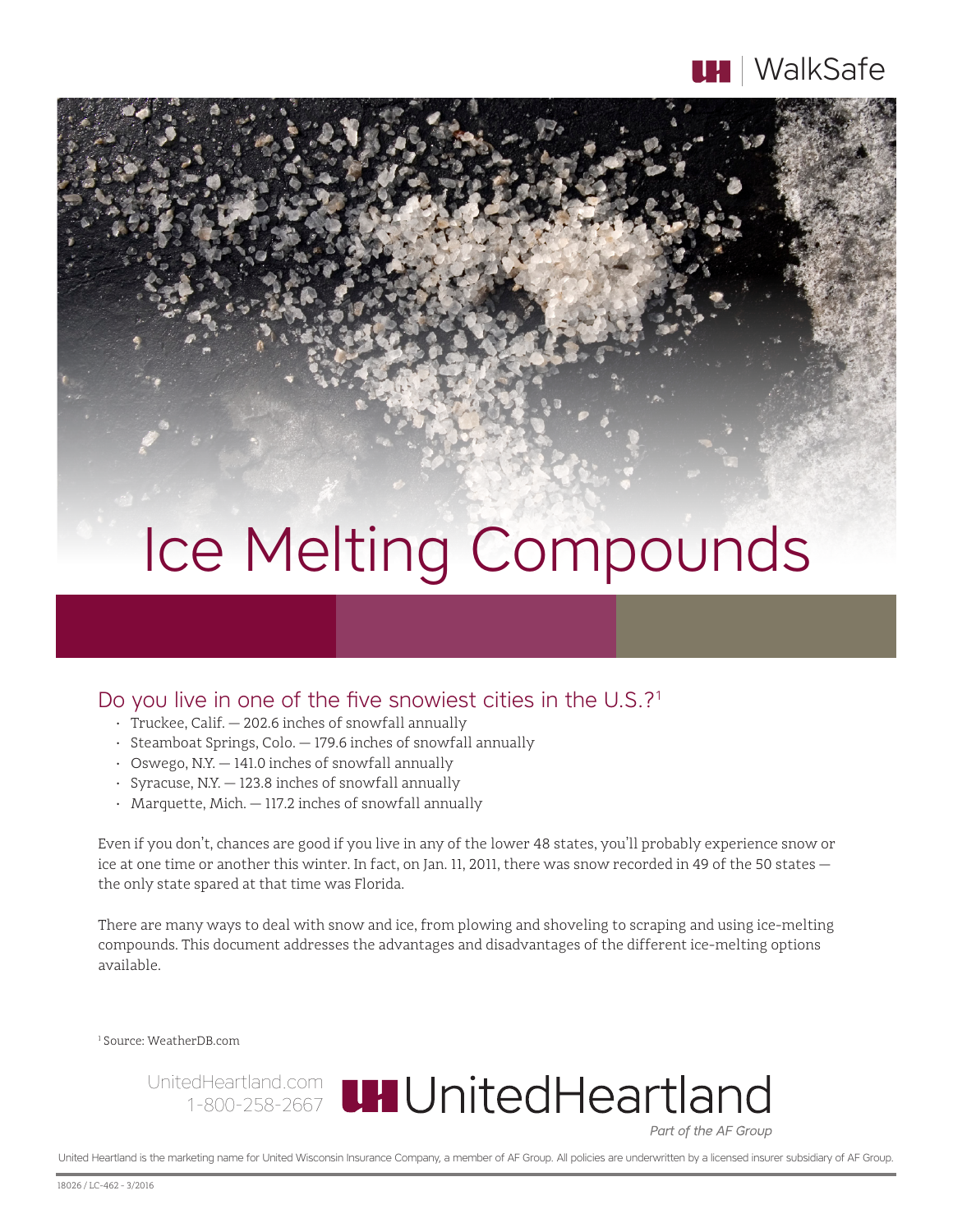

The science behind these products is such that throwing more ice-melt compound on the ice won't help it melt faster; it will just waste resources. The compound will not dissolve or melt and will simply be dragged into buildings and cars or affect landscaping. Here are some key points to keep in mind:

- Ice-melt compounds are only effective down to specific temperature limits that vary by compound. Know these temperatures, referred to as eutectic temps, and monitor them to ensure effective use of your ice-melt compound. Remember, adding additional ice-melt compound to areas already welltreated will be simply wasting compound.
- Periodically inspect areas where ice-melt compound has been spread — has the melting action of the compound been reduced as the solution concentration has changed? Should more compound be spread to increase the solution concentration?
- The higher the air temperature, the more effective the melting action of the ice-melt compound. Knowing the outdoor air temperature and the lowest temperature for effective use of your ice-melt compound should guide you when ice-melt should be applied to walking surfaces and up to what point it will no longer be effective.
- The temperature of the air, pavement, and the type of ice-melt compound used will affect the rate at which the ice melts.

There are many different ice-melt compounds available from traditional rock salt (sodium chloride) to ice-melt pellets (calcium chloride). Each compound has unique properties and costs that should be factored in when determining what ice-melt compound is best for your use.

Both sodium chloride and calcium chloride can be acquired in bulk quantities at relatively low cost. The disadvantage of these compounds is they tend to be corrosive to concrete or steel and can be harmful to vegetation. However, other less corrosive or less toxic compounds tend to be more expensive and may make it more difficult to treat needed areas.

## Wondering what the science behind ice-melt is?

Ice-melting compounds lower the freezing point of water. These products attract moisture to themselves to form a liquid brine solution which can generate heat and melt the ice. The amount of ice that is melted by a given quantity of ice-melt compound will decrease as the temperature of the mixture is lowered. As the ice melts, the compound solution's concentration is reduced and the freezing point of the water starts to increase until such time that more ice-melt compound is spread on the ice and water.

The lowest melting point of the water and ice-melt compound solution is termed the "eutectic" temperature. At this limiting eutectic temperature, solutions of the ice-melt compound aren't effective and the melting action on the ice will cease.

The quantity of ice-melt compound needed to lower the freezing point of ice to the eutectic temperature is called the "eutectic concentration." At this lowest temperature, the rate at which ice melts is very slow. When this melting action slows, adding more compound has no impact on lowering the eutectic temperature, thus, the ice melts no faster.

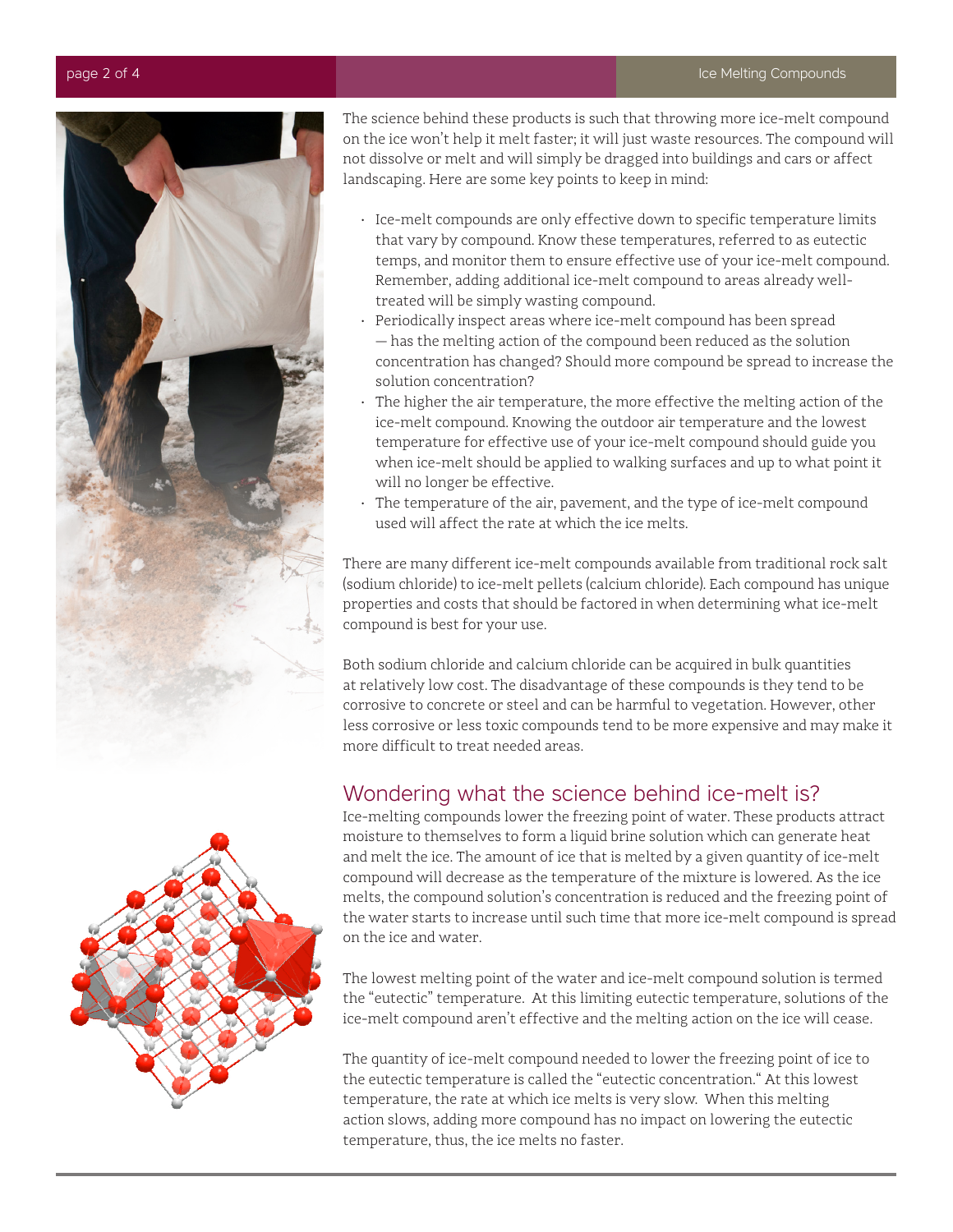## Knowing what to use

It's important that your organization assess your needs for application of ice-melt compounds. Consider the areas to be covered, access to traffic and sunlight, (which improve the effectiveness of ice-melt compounds), methods for treating needed areas, and cost. The chart below offers some guidance on materials to consider, as well as pros and cons for each compound.

| Type                                                                 | <b>Uses</b>                                                                         | Advantages                                                                                                                                                                                     | Disadvantages                                                                                                                                                                                         | <b>Notes</b>                                                                                                                                                                                                                                                                                            |
|----------------------------------------------------------------------|-------------------------------------------------------------------------------------|------------------------------------------------------------------------------------------------------------------------------------------------------------------------------------------------|-------------------------------------------------------------------------------------------------------------------------------------------------------------------------------------------------------|---------------------------------------------------------------------------------------------------------------------------------------------------------------------------------------------------------------------------------------------------------------------------------------------------------|
| Sodium Chloride<br>(Rock Salt) - NaCl                                | · Plain<br>• Wet with<br>CaC <sub>12</sub><br>• Wet with<br>NaCl brine              | · Low purchase price                                                                                                                                                                           | · Can be corrosive to concrete,<br>structural steel in bridges<br>and cars.<br>· Potentially harmful to<br>roadside vegetation.<br>· Can contaminate surface<br>water and drinking water<br>supplies. | • Workhorse of de-icing<br>chemicals.<br>· Works to 15°F                                                                                                                                                                                                                                                |
| Sodium Chloride<br>(Salt), Brine - NaCl                              | · Pre-wetting<br>other<br>chemicals<br>· Anti-icing                                 | · Low purchase price<br>· Little to no residue<br>on pavement<br>· Doesn't draw<br>moisture and leave<br>road wet and slick                                                                    | · Can be corrosive to concrete,<br>structural steel in bridges<br>and cars.<br>· Potentially harmful to<br>roadside vegetation.                                                                       | · Used primarily as pre-<br>wetting and/or anti-icing<br>agent<br>· Works to 15°F                                                                                                                                                                                                                       |
| Calcium Manganese<br>Acetate (CMA) -<br>Ca(O2CCH3) 2<br>Mg(O2CCH3) 2 | · CMA liquid<br>mixed with<br>salt or sand<br>· Liquid alone                        | • Less corrosive than<br>salt<br>· Reduces corrosion on<br>steel bridges                                                                                                                       | · Need to use twice as much<br>CMA as salt<br>· High concentrations can<br>reduce oxygen levels in<br>streams and lakes<br>· Pavement appears wet                                                     | · Best product available<br>from an environmental<br>standpoint<br>· Works to 15°F                                                                                                                                                                                                                      |
| Magnesium Chloride<br>$-MgCl2$                                       | Sprayed<br>directly on<br>road<br>· Mixed with<br>sand or other<br>de-icers         | · Attracts moisture<br>from the air, which<br>hastens dissolving<br>and melting<br>· Does not require<br>post distribution<br>cleanup<br>· Doesn't appear to<br>contribute to air<br>pollution | · Keeps pavement wet if it<br>attracts too much moisture<br>from the air<br>$\cdot$ Cost<br>· Corrosive to metal                                                                                      | · Liquid used as an anti-<br>icing agent when air<br>temperatures exceed 10°F<br>· Can be applied to busy<br>streets and intersections<br>before light snow storms<br>to melt snow as it hits the<br>pavement<br>$\cdot$ Works to -13 $\mathrm{F}$<br>· Costs approximately two<br>times more than salt |
| Calcium Chloride-<br>CaCl <sub>2</sub>                               | · Used as a pre-<br>wetting agent<br>for solids like<br>sand, salt,<br>urea, or CMA | · Requires fewer<br>applications<br>· Performs very well<br>$\cdot$ Safer than salt for<br>structural steel and<br>reinforcing steel<br>Noncorrosive,<br>biodegradable                         | $\cdot$ Cost<br>· Could cause slickness on<br>pavement<br>· Lowers oxygen levels in<br>bodies of water                                                                                                | · Liquid works best as a de-<br>icer if applied in narrow<br>bands<br>· May be used alone if<br>needed<br>• Works to -75°F<br>· Costs approximately eight<br>times more than salt                                                                                                                       |
| Carbohydrate-based<br>solution (corn- or<br>beet-based)              | · Liquid<br>typically<br>mixed with<br>MgCl2 and<br>other salts                     | $\cdot$ Cost<br>· No adverse effects<br>on roads and<br>infrastructures<br>· Corrosion inhibitor                                                                                               | · Some products may have an<br>odor                                                                                                                                                                   | $\cdot$ Liquid is thick<br>· Biologically and<br>environmentally safe<br>· Contains agricultural by-<br>products                                                                                                                                                                                        |
| Sand                                                                 | · Provides<br>traction                                                              | $\cdot$ Cost                                                                                                                                                                                   | · Cleanup cost of sediment in<br>storm drains                                                                                                                                                         | · Some products are<br>available that have a mix<br>of other de-icing materials<br>and sand                                                                                                                                                                                                             |

\* Chart adapted with permission from: Technology News, August 1995, Iowa Transportation Center, Iowa State University; "Safer De-icing Chemicals - Home Steading." Mother Earth News, December 2003; and the University of Minnesota Extension Service Yard & Garden Brief: Effects of De-icers on Trees and Shrubs.